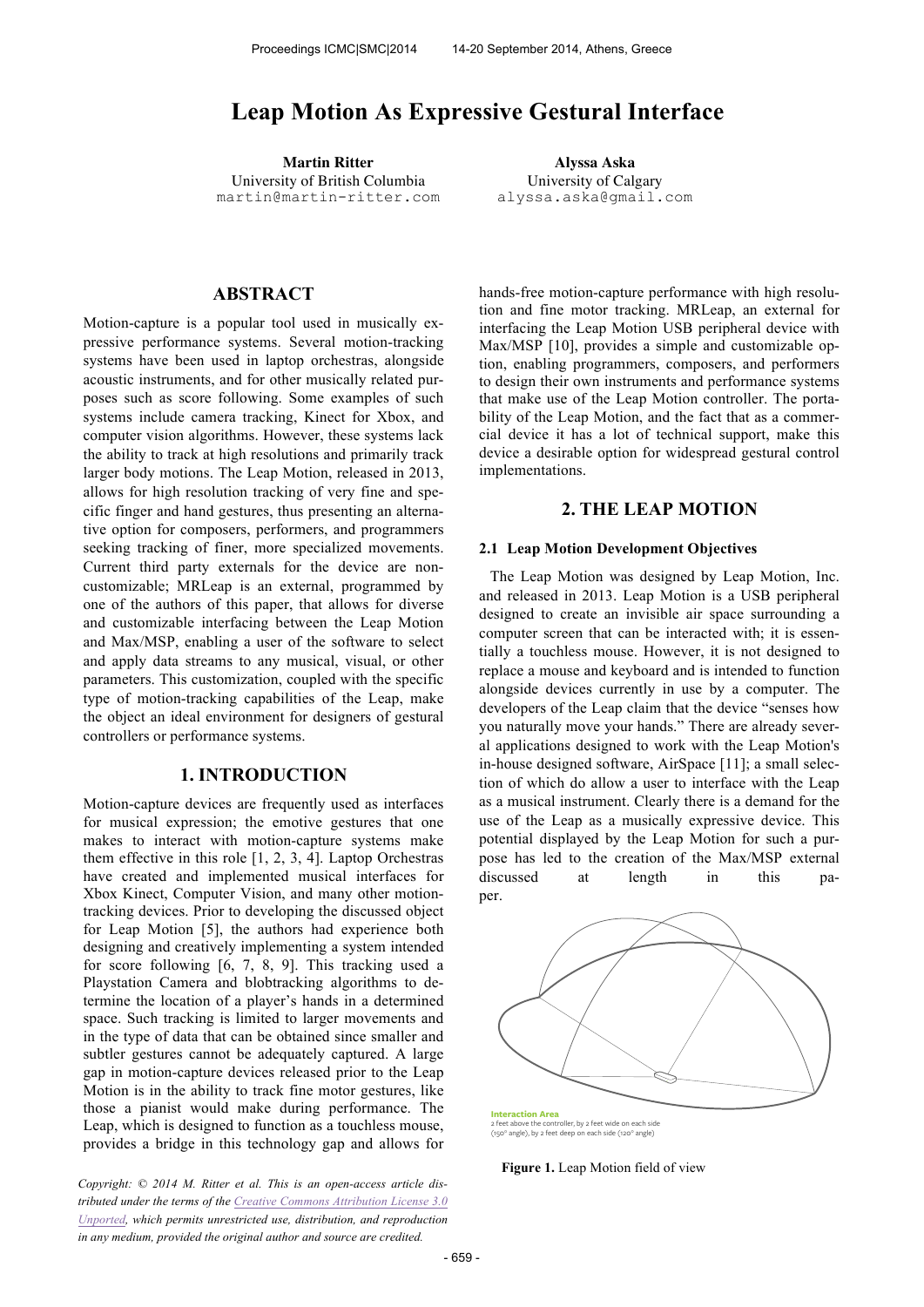### **2.2 Leap Motion as Musical Interface**

The MRLeap object, which allows the Leap to interface with Max/MSP, is designed for users to extract generated data for musical or otherwise creative purposes. The fine motor control that the Leap is capable of tracking allows for a type of gestural control not present in motiontracking systems that target larger movements, such as the Xbox Kinect or computer-vision. Therefore, the external can lead to the creation of new interfaces for musical expression that are gesturally controlled, but quite different from large-movement dependent gestural controllers. Several data parameters are available (these are discussed in detail later in the paper) and the user is presented with a graphical display that provides information regarding which data streams are arising from which movements. The Leap tracks many different types of movements, so the diversity of data types is quite extensive. This diversity indicates that as a musically expressive device, the Leap is quite versatile and can be used artistically in several different ways, depending on the



**Figure 2.** MRleap external in Max/MSP

## **2.3 Customizability**

The Leap is an extremely new peripheral device; however, there are a number of third party externals already available[12]. The primary advantage this external, custom-made for interfacing with Max/MSP, has over these already-existing third party options is the ability to precisely enable or disable data acquisition. This is extremely useful to performers and composers as it allows them to choose which data streams to apply to audio, visual, or control parameters and avoid unwanted CPU usage by disabling unwanted functionality. Figure 3 shows a sample of the over 67 different customizable data options currently available. The choices are persistable and the object will retain them across sessions. The external is based on the LeapMotion SDK version 1.0.9, and aims to expose as many of the public functions as possible and is available for both OSX and Windows platforms.

# **3. MRLEAP DATA CAPTURE**

Similar to the concept of a frame in video applications, the MRleap deals with the concept of analysis frames where subsequent and more detailed tracking information is embedded into the frame data structure. This top down architecture, as shown in Figure 4, allows for strong associative linking between tracked objects and their validity throughout their respective life cycles. Each element is aware of its parent ID and thus the user can easily compare validity between frames.

| ▼ MRleap          |     |
|-------------------|-----|
| FrameHist         | 3   |
| Degrees           | П   |
| FrameMain         | Ω   |
| FrameRot          | ⊓   |
| FrameRotRaw       | П   |
| FrameRotProb      | 0.4 |
| FrameScale        | Ω   |
| FrameScaleRaw     | П   |
| FrameScaleProb    | 0.4 |
| <b>FrameTrans</b> | П   |
| FrameTransRaw     | П   |
| FrameTransNorm    | П   |
| FrameTransProb    | 0.4 |
| FrameRotMatrix    | г   |

**Figure 3**. Example of data customization options

### **3.1 Frame Object**

All tracking data is contained in a frame object, which includes basic frame information, motion data about the frame itself, hand data, and pointable data. Frame data includes the current frame ID, number of hands currently recognized in the frame, timing information, and fps. Motion data is calculated between the current frame and a specified earlier frame (default 1 frame in the past) and includes information about frame translation, rotation, and scale.





**Figure 4.** Frame architecture

#### **3.2 Hand Object**

The hand object is part of the frame object and contains information about palm position, palm velocity, palm rotation, scale, translation, hand sphere (a sphere fit to the curvature of the hand), as well as information about pitch, yaw, and roll. As in the frame object, the hand object provides information about the current hand ID, frame ID the hand is found in, time since a hand has been recognized (in ms), and how many pointables are attached to the hand object.

#### **3.3 Pointable Objets**

Pointable objects are attached to a hand object. Pointables are defined as either a finger or a tool object. If a valid hand is found, the external will check for pointables and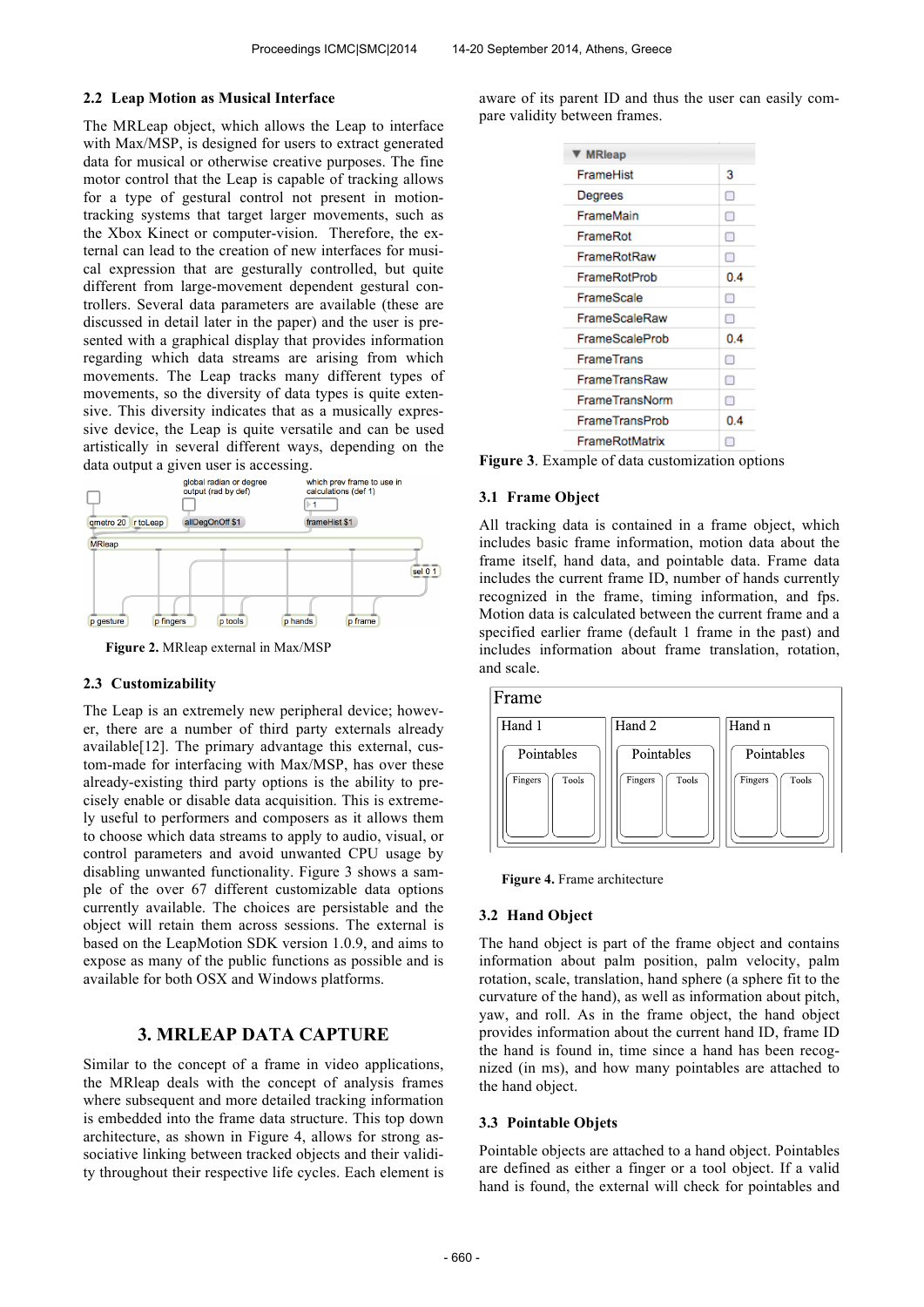assign them as either a finger object or tool object. A tool is described as a pointable object that is longer, straighter, and thinner than a finger. The tracking data available for pointables are identical for finger and tool objects. Pointable direction, tip position, tip velocity, pointable dimensions (width, height), and touch zone are available. Like the hand and frame objects, pointables are also aware of themselves and their parent structures and provide their ID, hand ID, frame ID, and time they have been visible (in ms).

Tool objects might be useful to track the movements of a conductor, or the instrument bodies, such as clarinet or oboe players. To facilitate easier tracking and increase the chances of reliable following, a pencil or straw might have to be attached to the instrument to make it "thin" enough for tracking.

## **3.4 Gesture Data**

Alternatively to getting raw data about the state of a current object, basic gestures are also reported by the external. The following gesture types are currently available:

- Circle: reports circle center, state (valid, starting, in progress, completed), turns, direction; as well as gesture ID, associated pointable ID, hand ID, and frame ID;
- Key tap and Screen tap: reports tap position and tap direction; same ID information as seen above;
- Swipe: report swipe position (state, start position, and current position) and swipe direction (speed, position); same ID information as seen above;

# **4. CREATIVE APPLICATIONS**

## **4.1 Performance Capabilities**

The Leap Motion is versatile and can be used as a gestural controller. The Leap not only tracks hands but any other objects that have reflective surfaces, allowing users of the objects quite a bit of freedom and customization when designing their own implementation of this device. The high-resolution tracking and relatively small area of tracking makes the Leap suitable for small and detailed performative gestures. The Leap cannot track at extreme distances from its origin; this attribute should be considered not as a limitation but as a performance tool and indication of which type of gestures and motions the Leap Motion tracks most effectively. Additionally, as many of the current motion-tracking technology available has a lower resolution and is designed to track a larger area (such as the Kinect), this makes the Leap a desirable alternative controller for anyone seeking to program an instrument that implements very fine, detailed performance motion. The Leap is also extremely portable and relatively inexpensive which makes the device desirable as a controller in performance and potentially obtainable by performance groups wishing to perform composers' works.

#### **4.2 Works Composed for MRLeap -** *Piano Suite*

The first work to implement MRLeap for Leap Motion successfully in a live performance setting was *Hyperkinesis* by Alyssa Aska [13], premiered on February 28, 2014. The piece is written for piano and Leap Motion, and uses tracking of the hands only. The hardware was a success in rehearsal and performance and received favourable response from the performer. The use of the Leap in performance was intuitive for the performer. The only issues encountered occurred prior to performance, including Max/MSP program crashes. However, these crashes appeared to be due to CPU usage; this result highlights why the MRLeap's ability to choose which data to track is such an important feature. Users with less powerful computers may otherwise be unable to interface with the Leap, as tracking all of the information draws considerable processing power. The work performed is part of a larger piano suite, containing five movements, each corresponding to one of the gestures of the Leap Motion. Aska's piano suite is designed to research gestural controller interactions with live instruments in performance, and test the viability of both the Leap motion and the MRLeap external. Successful performance reports to date indicate that the Leap works well when paired with piano in performance so long as computer usage is carefully considered. Additionally, performing with the Leap and a live musical instrument presents logistical issues of Leap placement onstage. For the sake of these works a custom stand is being constructed which allows the Leap to be placed below but near C4 on a keyboard. Future performances of these works for piano and Leap motion are already programmed throughout the year, with the second performance occurring April 23rd, 2014. ?



Figure 5. Score excerpt from *Hyperkinesis*, for piano and Leap Motion

## **4.3 Dramaturgy**

So far live performance settings using the Leap have been limited to Leap and piano "duets"; this is due mostly to time constraints as the software was only completed and distributed in January 2014. However, as a gestural controller that involves motion, the dramaturgy and ensemble dynamic capabilities of the device must be considered. Visually, the Leap can be placed during performance in an area that allows it to be seen by the audience, or an area where it is hidden (thus making it appear as if the performer is only interacting with air). Placement is not difficult as the Leap is a USB device and therefore not